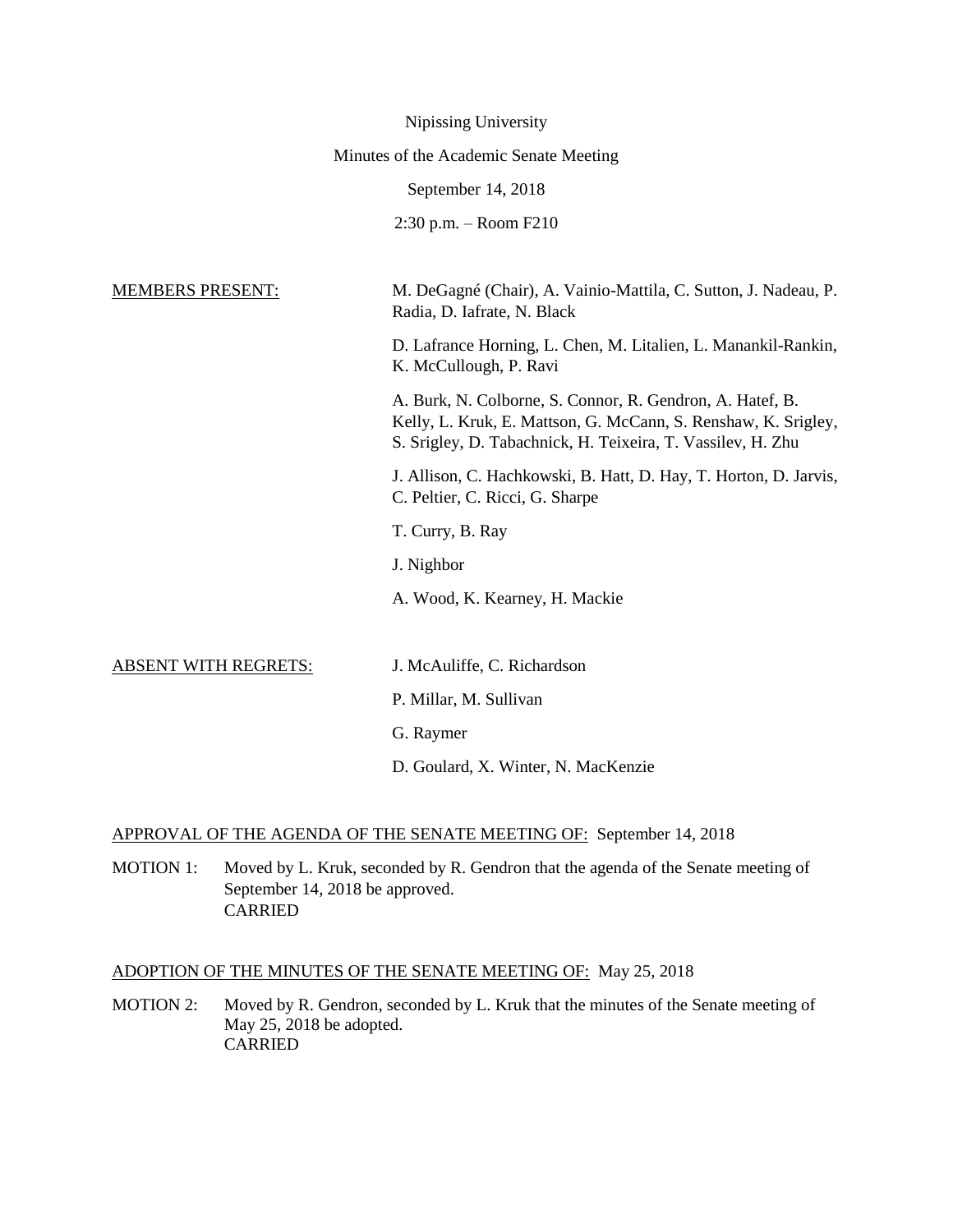#### REPORTS FROM OTHER BODIES

The President began his report by welcoming new and returning Senators. He provided information on the August 30, 2018 news release from the Ontario Government regarding Upholding Free Speech on Ontario's University and College Campuses. Links to the news releases, as well as the statement from COU Chair, Daniel Woolf, can be found in the September 6, 2018 Senate Executive Report. Feedback is welcome with further discussion to take place at the next meeting of the Standing Joint Committee of the Board and Senate on Governance. The President advised that the 2017-18 President's Annual Tenure & Promotion Report was included in the Senate Agenda. Since the announcement made at the May 11, 2018 Senate meeting, the Tenure & Promotion Academic Administrators Committee received an application. In accordance with the Tenure & Promotion Procedures and Memorandum of Agreement on the Tenure & Promotion of Nipissing University Academic Administrators, he was pleased to announce that Dr. Pavlina Radia was promoted to Professor effective July 1, 2018. The President acknowledged and thanked Dr. Murat Tuncali, in appreciation for his time, effort, dedication and steadying hand as the former Dean of Arts & Science. The President concluded his report by advising that since May he has participated in a great deal of activity on campus and in the community; such as: convocation ceremonies at the Brantford and North Bay campuses; the Celebration of Life posthumous degree presentation for the family of Michelle Walker; welcomed Indigenous programs with record attendance; summer institutes; the UMG Retreat and the Annual Pow Wow. A full report of the President's Update is attached to the Minutes.

The Provost and Vice-President Academic and Research was pleased to announce that on September 4 Nipissing University was unanimously voted in to become a member of the UArctic. Links included in the attached Provost's report may be viewed for further information. The new Data Science program was delivered to COU on July 26, and an update on Quality Assurance was provided. The Provost advised that most of the academic plans have been received. Updates on restructuring, free speech and the teaching hub were also provided. Personnel changes, including the Interim Dean of Arts & Science, Dr. Pavlina Radia; the Interim Associate Dean of Arts & Science, Dr. Andrew Weeks; and the Assistant Dean of Research, Dr. Justin Carré were advised. The Provost recommended viewing the Assistant Dean of Research and the Teaching Chairs' video links which are included in the Provost's Report attached to the Minutes. The Provost was also pleased to advise that Nipissing University was well represented at the North Bay Pride Day and March held on July 21 with approximately 50 students and staff participating.

The Vice-President Finance and Administration provided information regarding upgrades to several labs and classrooms. The furniture and computer equipment have been refreshed. Senator Sutton thanked David Drenth and Heather Hersemeyer and their teams for their great work. The Audited Financial Statements will be presented to Audit & Finance and the Board of Governors next week. The 2017/18 results will be presented to the Senate Budget Advisory Committee. The sale of the Bracebridge Campus is now complete as well as our exit from the Brantford Campus. We worked closely with Brantford and Conestoga College in order to assist with the transition of space to Conestoga. Senator Sutton was pleased to advise that Nipissing has received a grant of \$917,000 for Greenhouse Gas Reduction purposes. The Facilities department will be working on upgrades to roofing, HVAC and building controls, as well as windows and doors over the next several months.

The Speaker was pleased to announce that Tom Palangio is the new Chair of the Board of Governors. Board Chair & Senator, Tom Palangio, welcomed everyone back and advised that he looks forward to working with faculty and staff to increase the stature of Nipissing University.

The Alumni Advisory Board President, Jade Nighbor, introduced herself and advised that she is looking forward to improving relationships with alumni and graduates. The Board has five new members with a variety of experience and background. She reminded that Homecoming takes place September 21-23 and invited everyone to register.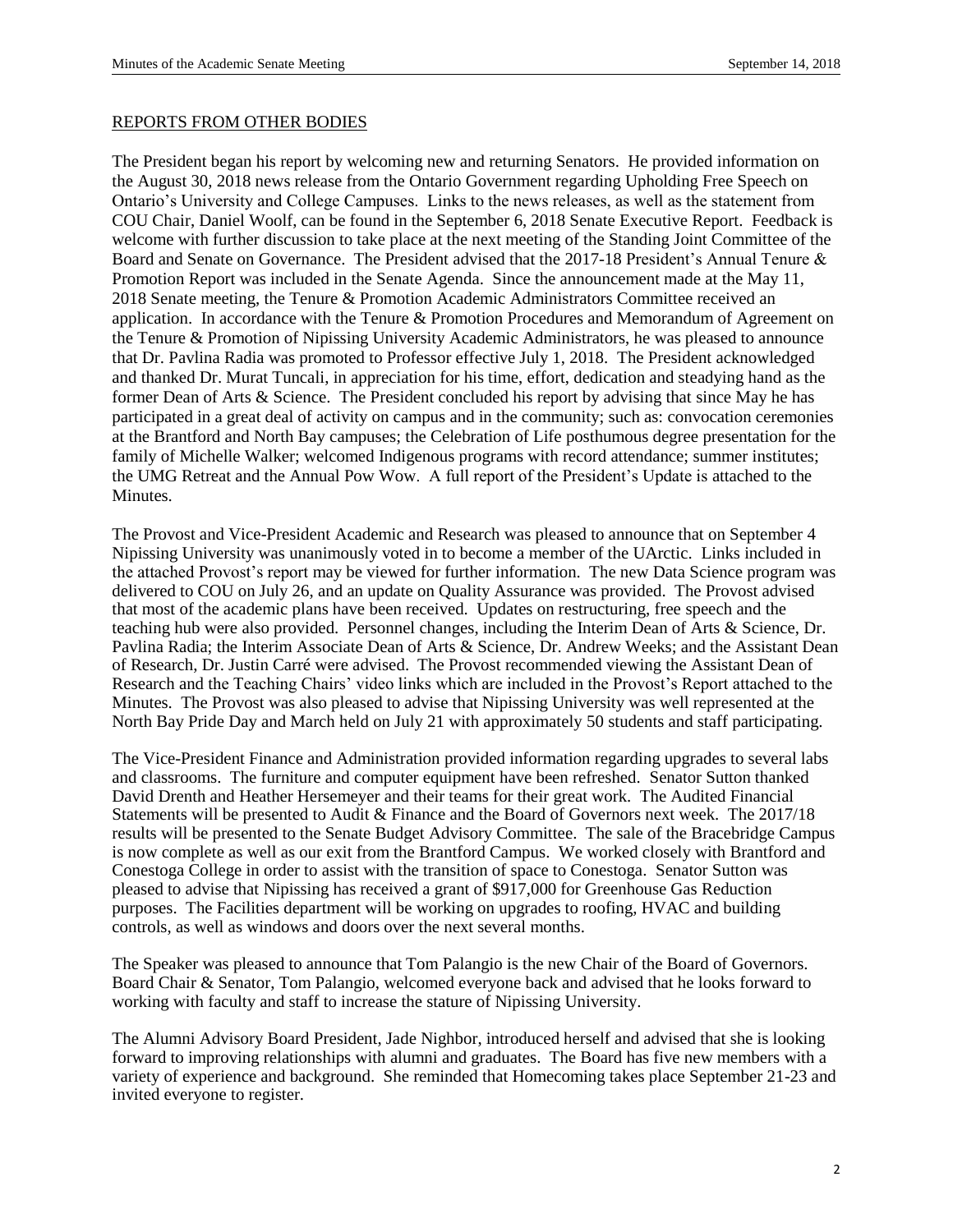The Council of Ontario Universities, Academic Colleague, Senator Gillian McCann, provided a report to Senate from the August 22-23, 2018 meeting she attended. Freedom of Speech and Academic Freedom will be the focus of future meetings. The incoming government and what can be expected were also discussed. A full report is attached to the Minutes.

Senator Tabachnick advised that the Joint Board/Senate Committee on Governance has not met yet, but elections will be held at today's Senate meeting to fill three faculty Senator vacancies.

The Vice-President Finance, Andrew Wood, advised that NUSU had a busy summer which included hosting the Shinerama Co-Ed Slo-Pitch Tournament, in collaboration with the NU Lakers, to raise money and awareness for Cystic Fibrosis Canada. The tournament raised \$2628.13. The annual Shine Day campaign took place on Saturday, September 1 and raised \$9,347.80. A successful FROSH orientation and welcome back bbq was also recently held. Thank you to the faculty and staff who came out and supported these events. Currently, NUSU is working with senior administration to promote research and athletics at the Chamber of Commerce After Hours Event, which takes place on September 27.

Senator Peltier advised that the Indigenization Steering Committee will hold their first meeting of 2018- 19 on September 26. She commented that restructuring is an exciting time, but it can also be a challenging one. She reminded that our Strategic Plan expresses the importance of Indigenization and requested that departments keep in mind that Indigenous learners and partners are also a part of the Strategic Plan.

## QUESTION PERIOD

Concerns were raised regarding TOEFL scores and the evaluation of diplomas by external evaluators for students applying to graduate programs. The Provost advised that these items will be discussed further at Graduate Studies Council and USC meetings.

In response to questions regarding changes made to the distance exam booking process, the Registrar advised that due to an increased demand for distance and alternate delivery programming, the current process had become inefficient, was not cost effective and was affecting students. While investigating how the process could be improved, it was learned that over 90% of other universities and colleges have their students' book and pay for distance exams. Research indicated that exam fees range from \$20-\$75 per exam at a testing centre, including a proctor. The new process aligns with other institutions practices. The new proposal will give students control in booking their own exam at a convenient location, it will allow the Registrar's Office to post the exam schedule two months prior to exams, and allow for exams to be returned earlier to be graded and for submission of marks. Meetings were held with the Deans and the Finance Dept., and the new process was put together and sent to stakeholders in August. Faculty were not consulted, as the changes were not considered pedagogical changes. As the change in fees was not a tuition or ancillary fee change, it was not necessary to inform the Board of Governors.

NUSU Senators expressed concern that NUSU was not included in the decision-making process regarding the changes made to the distance exam booking process and advised that students have expressed concerns with the short time frame to arrange proctors as well as increased costs. The Registrar advised that information on testing centers throughout the province would be provided to students before reading week. As well, support will be provided for the December exam period to any students experiencing financial hardship. The Registrar encouraged faculty to advise any students with concerns to contact: distance\_exams@nipissingu.ca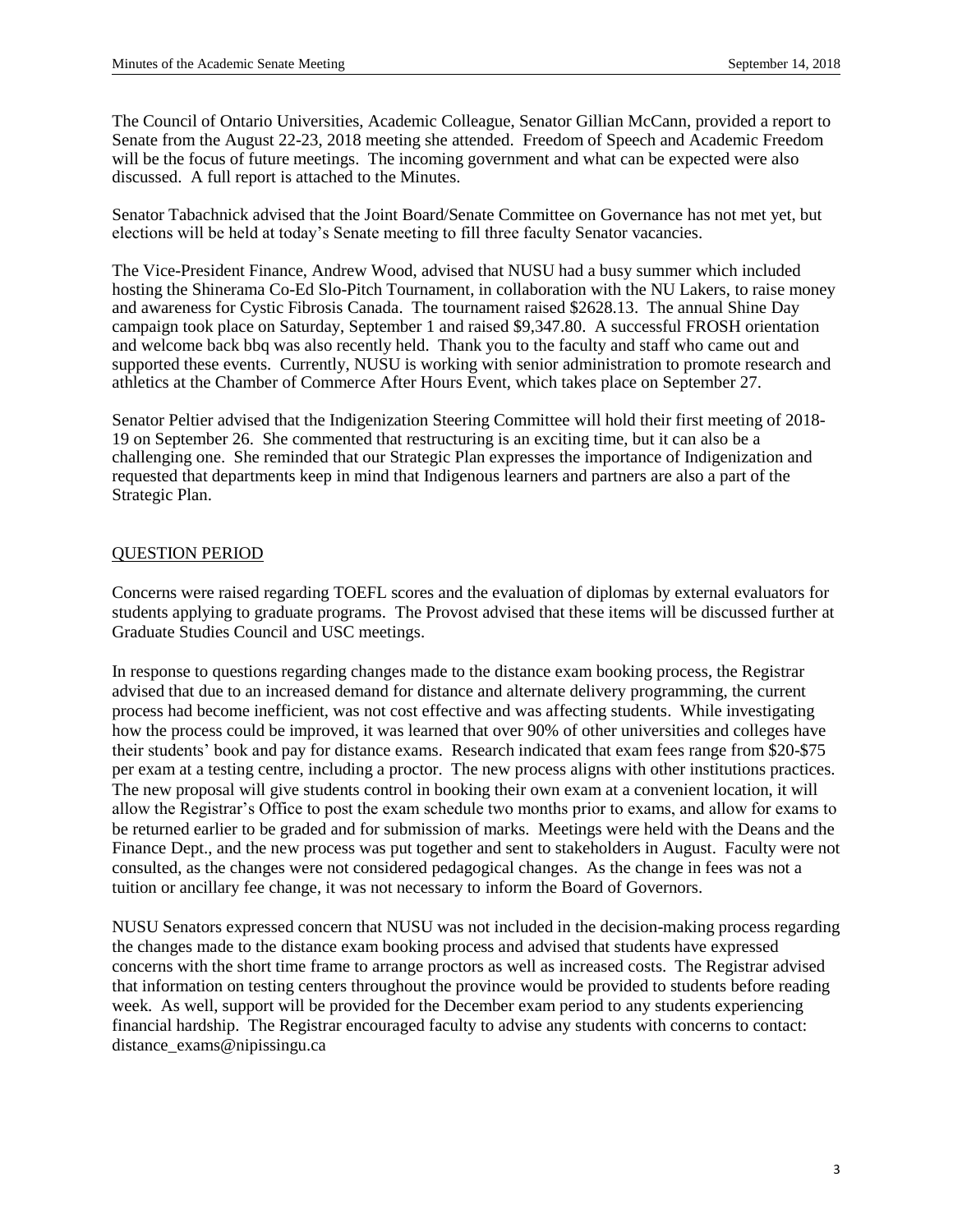In response to a question regarding the development of a policy on marijuana use on campus, the Assistant Vice-President, Students, advised that he is currently working with Canadore College to develop policies and that further information will be forthcoming.

#### REPORTS OF STANDING COMMITTEES AND FACULTY OR UNIVERSITY COUNCILS

#### **SENATE EXECUTIVE COMMITTEE**

- MOTION 3: Moved by M. DeGagné, seconded by N. Colborne that Senate receive the Report of the Senate Executive Committee dated May 17, 2018. CARRIED
- MOTION 4: Moved by M. DeGagné, seconded by G. McCann that Senate receive the Report of the Senate Executive Committee dated August 9, 2018. CARRIED
- MOTION 5: Moved by M. DeGagné, seconded by N. Colborne that Senate receive the Report of the Senate Executive Committee dated September 6, 2018. CARRIED

## **ACADEMIC QUALITY ASSURANCE AND PLANNING COMMITTEE**

MOTION 6: Moved by A. Vainio-Mattila, seconded by L. Kruk that the Annual Report of the Academic Quality Assurance and Planning Committee dated August 28, 2018, be received. CARRIED

## **UNDERGRADUATE STUDIES COMMITTEE**

- MOTION 7: Moved by A. Vainio-Mattila, seconded by K. Srigley that the Annual Report of the Undergraduate Studies Committee, dated May 17, 2018 be received. CARRIED
- MOTION 8: Moved by A. Vainio-Mattila, seconded by C. Hachkowski that the Report of the Undergraduate Studies Committee, dated August 22, 2018 be received. CARRIED

#### **1. FACULTY OF APPLIED AND PROFESSIONAL STUDIES**

MOTION 9: Moved by J. Nadeau, seconded by L. Chen that Senate approve that PHIL-3636 Philosophy of Law, be added to the permitted elective courses for the Minor in Legal Studies. CARRIED

#### **2. SCHULICH SCHOOL OF EDUCATION**

MOTION 10: Moved by C. Mady, seconded by G. Sharpe that Senate approve that the name of the Aboriginal Classroom Assistant Diploma Program be changed to the Indigenous Classroom Assistant Diploma Program. CARRIED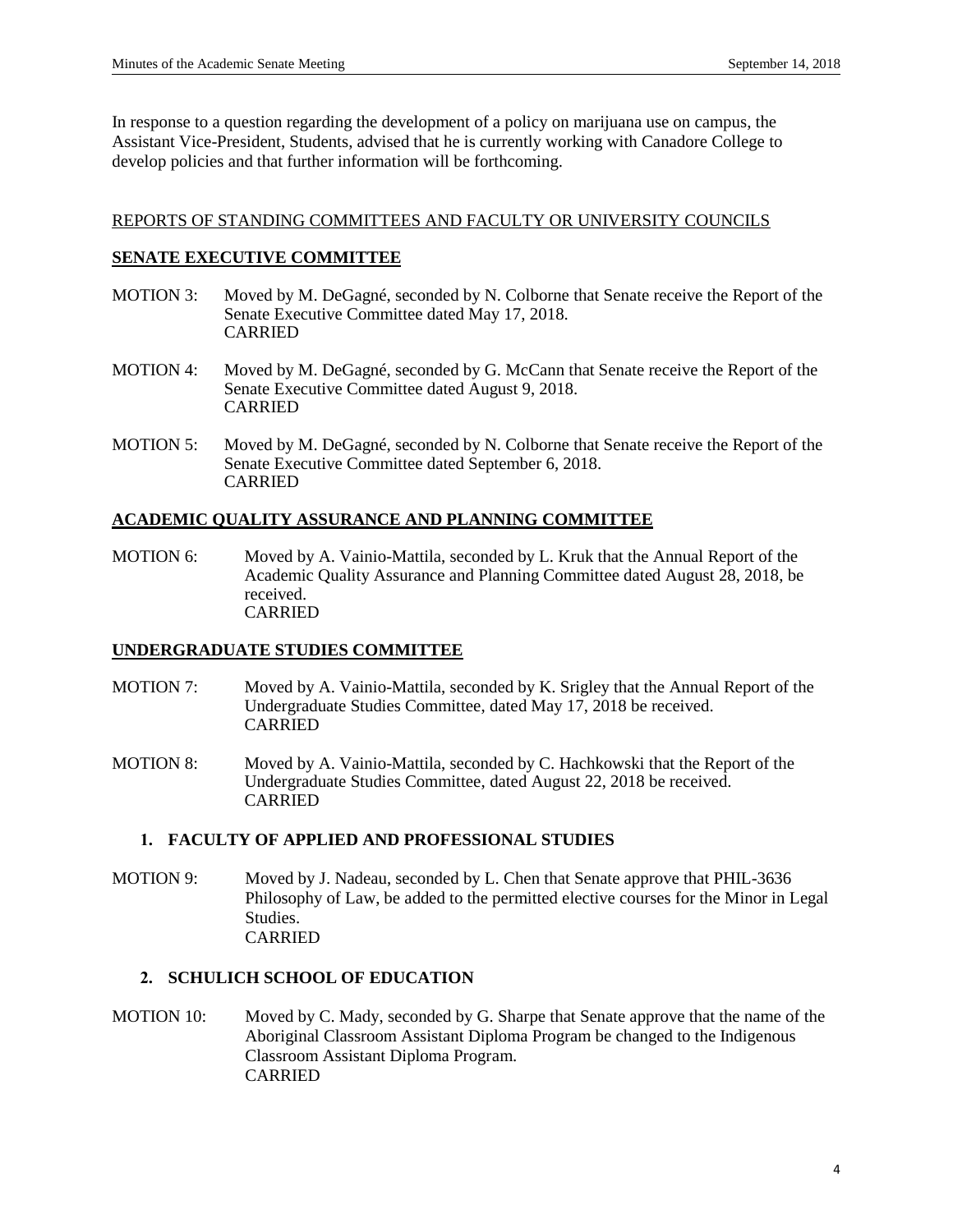- MOTION 11: Moved by C. Mady, seconded by G. Sharpe that Senate approve that the name of the Aboriginal Teacher Certification Program be changed to the Indigenous Teacher Education Program. CARRIED
- MOTION 12: Moved by C. Mady, seconded by A. Burk that Senate approve that the course title and description for:

#### **EDUC 4946 History, Policy and Aboriginal Education**

Teacher candidates examine historical educational structures that affected Aboriginal peoples and explore their efforts on contemporary policies and laws pertaining to self-government models of education delivery and structures.

Be changed to:

#### **EDUC 4946 History, Policy and Indigenous Education**

Teacher candidates examine historical educational structures that affected Indigenous peoples and explore their efforts on contemporary policies and laws pertaining to self-government models of education delivery and structures.

CARRIED

MOTION 13: Moved by C. Mady, seconded by L. Kruk that Senate approve that the course title and description for:

#### **EDUC 4701 Aboriginal Education in Canada**

Teacher candidates explore cultural and social aspects of Aboriginal education. Candidates critically examine and demonstrate understandings of the legal, historical and sociological connections between culture and education, models and issues related to cultural integration into curricula, Aboriginal pedagogy and holistic education.

Be changed to:

#### **EDUC 4701 Indigenous Education in Canada**

Teacher candidates explore cultural and social aspects of Indigenous education. Candidates critically examine and demonstrate understandings of the legal, historical and sociological connections between culture and education, models and issues related to cultural integration into curricula, Indigenous pedagogy and holistic education. CARRIED

MOTION 14: Moved by C. Mady, seconded by L. Kruk that Senate approve that teacher candidates in P/J with a focus on teaching French as a Second Language must follow the program requirements for All Divisions plus the Primary and Junior Divisions' requirements below:

#### **Primary and Junior Divisions with a focus on teaching French as a Second Language**

Students must complete the following required divisional program requirements:

| <b>EDUC</b> 4717 | Language and Literacies for the Primary and Junior Divisions       | 3 cr. |
|------------------|--------------------------------------------------------------------|-------|
| <b>EDUC</b> 4727 | Emergent and Early Literacy for the Primary and Junior Divisions   | 3 cr. |
| <b>EDUC</b> 4737 | Health and Physical Education for the Primary and Junior Divisions | 3 cr. |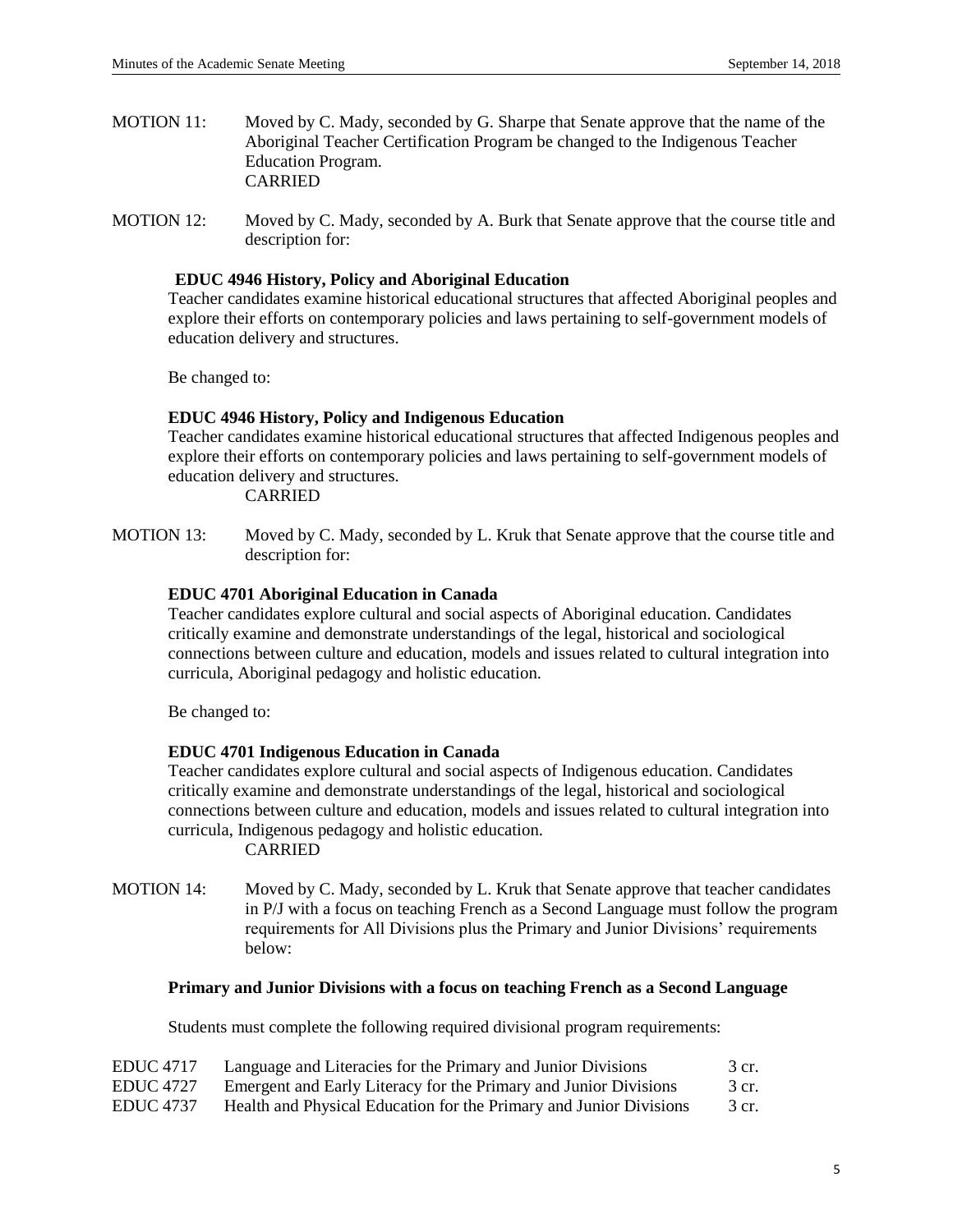| <b>EDUC 4747</b>          | Mathematics for the Primary and Junior Divisions            | 3 cr. |
|---------------------------|-------------------------------------------------------------|-------|
| <b>EDUC</b> 4757          | Music for the Primary and Junior Divisions                  | 3 cr. |
| <b>EDUC</b> 4767          | Science and Technology for the Primary and Junior Divisions | 3 cr. |
| <b>EDUC</b> 4777          | Social Studies for the Primary and Junior Divisions         | 3 cr. |
| <b>EDUC 4787</b>          | Visual Arts for the Primary and Junior Divisions            | 3 cr. |
| <b>EDUC</b> 4738          | French as a Second Language (Elementary)                    | 3 cr. |
| <b>EDUC 4702</b>          | Teaching in French Immersion                                | 3 cr. |
| <b>Education Elective</b> |                                                             | 3 cr. |
|                           |                                                             |       |

CARRIED

- MOTION 15: Moved by C. Mady, seconded by G. McCann that Senate approve that EDUC 4296 Social Sciences – Intermediate be added to the course offerings for the Bachelor of Education program. CARRIED
- MOTION 16: Moved by C. Mady, seconded by T. Horton that Senate approve that EDUC 4297 Social Sciences – Senior be added to the course offerings for the Bachelor of Education program. CARRIED

## **3. ADMISSION POLICIES**

- MOTION 17: Moved by C. Mady, seconded by J. Allison that Senate approve that the admission policy for the Bachelor of Education Primary/Junior French as a Second Language stream be approved. CARRIED
- MOTION 18: Moved by C. Mady, seconded by J. Allison that Senate approve that the BEd JI and IS French as a Second Language teachable admission policy modification be approved. CARRIED

## **BY-LAWS AND ELECTIONS SUBCOMMITTEE**

- MOTION 19: Moved by N. Colborne, seconded by K. McCullough that the Report of the By-Laws and Elections Subcommittee dated August 21, 2018 be received. CARRIED
- MOTION 20: Moved by N. Colborne, seconded by T. Vassilev that the Annual Report of the By-Laws and Elections Subcommittee dated August 21, 2018 be received. CARRIED

## **GRADUATE STUDIES COUNCIL**

MOTION 21: Moved by A. Vainio-Mattila, seconded by J. Allison that the Annual Report of the Graduate Studies Council dated May 7, 2018 be received. CARRIED

## **RESEARCH COUNCIL**

MOTION 22: Moved by A. Vainio-Mattila, seconded by R. Gendron that the *clarified* Annual Report of the Research Council dated May 7, 2018 be received. The Speaker advised that a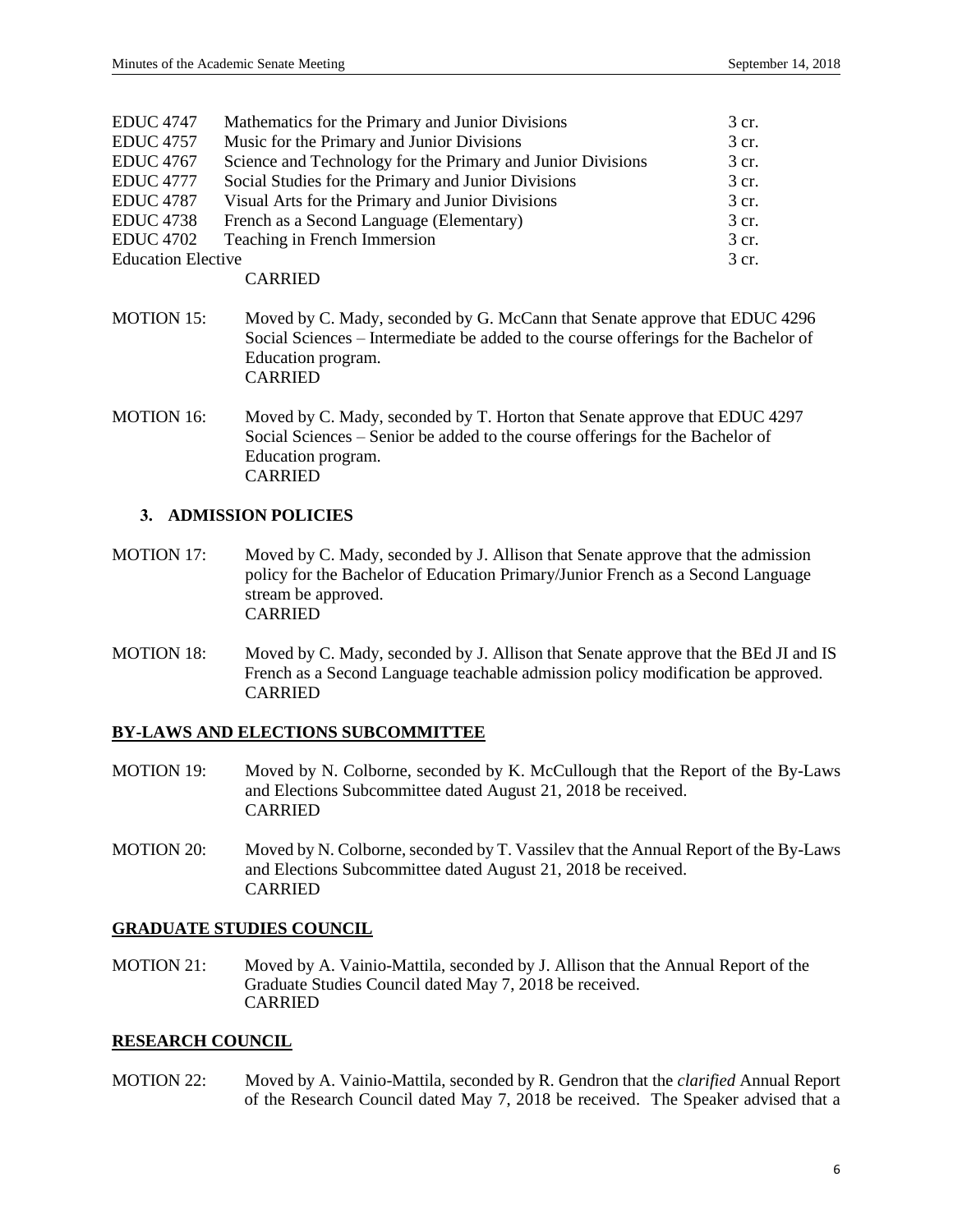revised Annual Report of the Research Council had been received following the posting of the Senate Agenda. The revised Report including clarification was read out. CARRIED

#### OTHER BUSINESS

The President's Annual Tenure and Promotion Report 2017-18 was included in the Senate Agenda.

#### AMENDMENT OF BY-LAWS

Due to a concern expressed regarding the decision made by the Senate Executive to determine the length of the term that faculty members serve on the Standing Joint Committee of the Board and Senate on Governance and the Senate Budget Advisory Committee, the following Motion was introduced:

- MOTION 23: Moved by N. Colborne, seconded by A. Burk that Senate suspend the By-Law that requires a two-thirds (2/3) plurality to amend the length of the term that faculty Senators serve on the Standing Joint Committee of the Board and Senate on Governance and the Senate Budget Advisory Committee. CARRIED
- MOTION 24: Moved by N. Colborne, seconded by R. Gendron that the length of the term that faculty Senators serve on the Standing Joint Committee of the Board and Senate on Governance and the Senate Budget Advisory Committee be two (2) years. CARRIED

## **ELECTIONS**

- Elect three faculty Senators to serve on the Standing Joint Committee of the Board and Senate on Governance for a two-year term commencing July 1, 2018.
	- **ELECTED:** G. McCann S. Srigley D. Tabachnick
- Elect three faculty Senators to serve on the Senate Budget Advisory Committee for a two-year term commencing July 1, 2018.

| ELECTED: | A. Burk   |
|----------|-----------|
|          | T. Horton |
|          | G. Sharpe |

- Elect one faculty Senator external to the School of Business to serve on the Third Year Review Committee of the Director of the School of Business (as per Article 41.8 (b) of the CA). **ACCLAIMED:** G. Raymer
- Elect two faculty members to serve on the Pension and Benefits Advisory Committee for a two-year term commencing July 1, 2018. **ACCLAIMED:** D. Murphy P. Ravi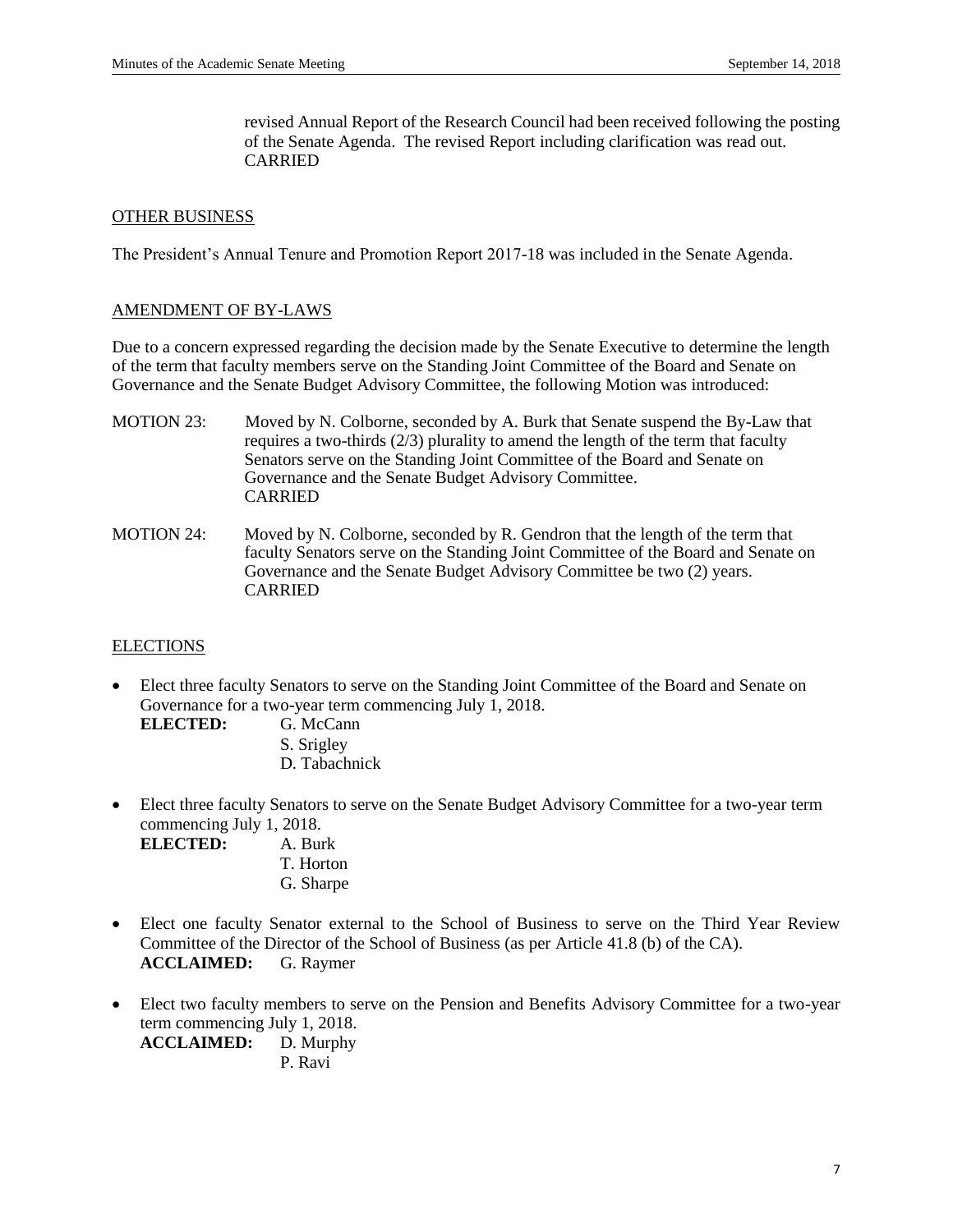# ADJOURNMENT

Senate was adjourned at 4:30 p.m.

Mayoly Landhiault<br>M. DeGagné (Chair) S. Landriault (Senate Secretary)

S. Landriault (Senate Secretary)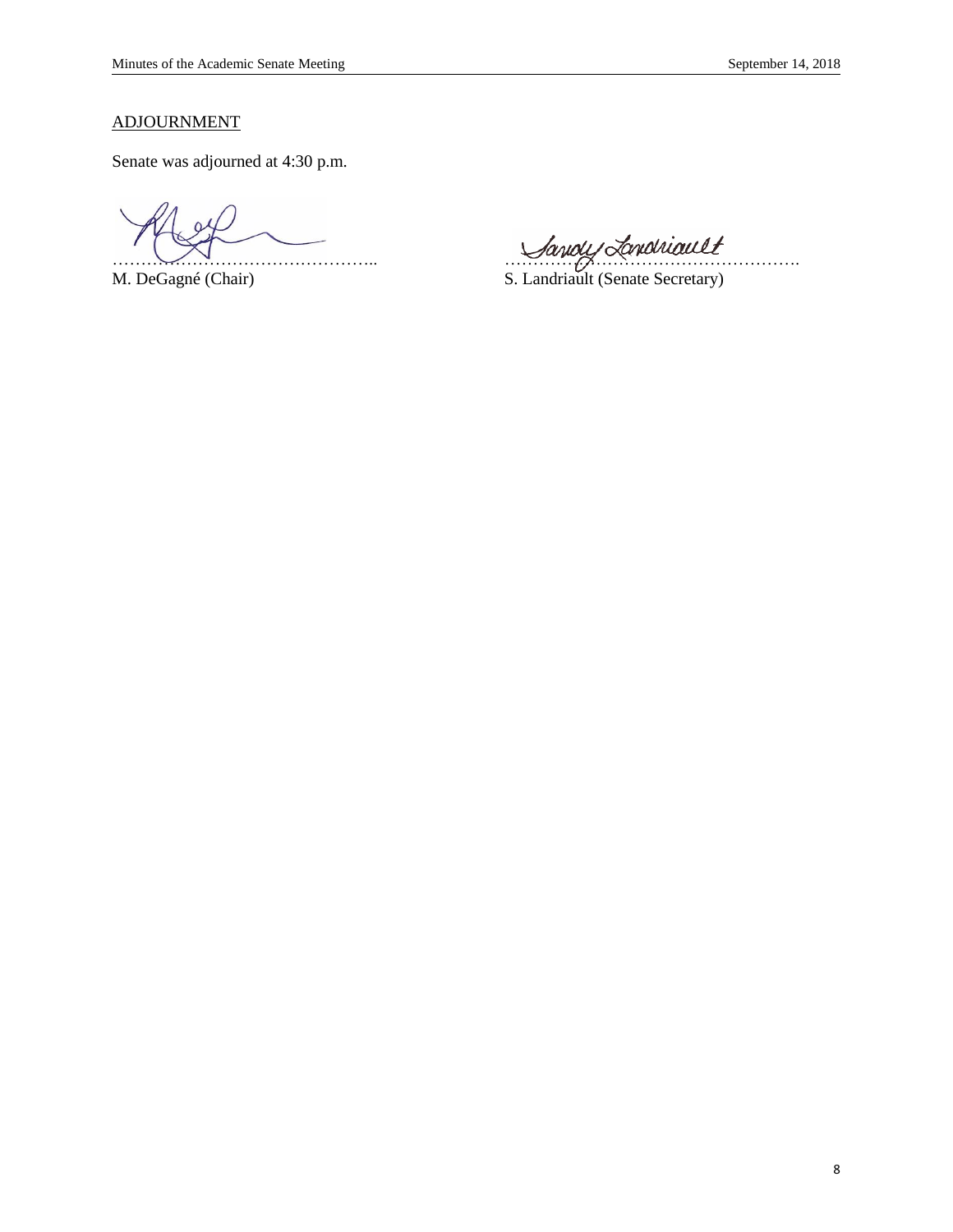# **President's Update**

# **Sampling of Activities and Events – June 1 – September 14, 2018**

## **Campus**

- ‐ Convocation: June 5th, Brantford Campus
- ‐ Convocation: June 7‐8, North Bay Campus
- ‐ Opening remarks for NSO Session Zero and 4/5 NSO days
- ‐ PhD meet and greet opening remarks
- ‐ Opening remarks for the welcome assembly for Indigenous Summer Education Programs
- ‐ Celebration of life Posthumous degree presentation for the family of Michelle Walker
- ‐ Opening remarks at the accessibility transition program lunch
- ‐ Hosted the President's welcome back BBQ for staff and faculty AND the international student mentorship program
- ‐ Residence Life Training Banquet
- ‐ Oral Defence by Taylor Matson MSc‐Kinesiology
- ‐ the Welcome to Community opening event for the Office of Indigenous initiatives
- ‐ Spoke at Frosh Week opening ceremonies
- ‐ Welcome assembly for BEd year one students
- ‐ Participated in the grand entry for the Nipissing/Canadore 13th Annual PowWow

## **Meetings**

- ‐ UMG Retreat
- Board of Governors meeting (May 31<sup>st</sup>)
- ‐ Breakfast with the Mayor
- ‐ Reconciliation North Bay
- ‐ Breakfast with the student recruitment team
- ‐ Athletics welcome back BBQ

## **Government**

- ‐ COU + CCOU Joint Executive Meeting (Preparing for a new government)
- ‐ Retirement reception for Peter Gooch
- ‐ Meeting with Minister Bennett, Tanya LL and students from the Office of Indigenous Initiatives.
- ‐ Special meeting of the COU executive heads to discuss the new government and freedom of expression
- ‐ Meeting with Minister of Finance, Vic Fedeli and Cheryl Sutton
- ‐ Universities Canada Education Committee Conference in Ottawa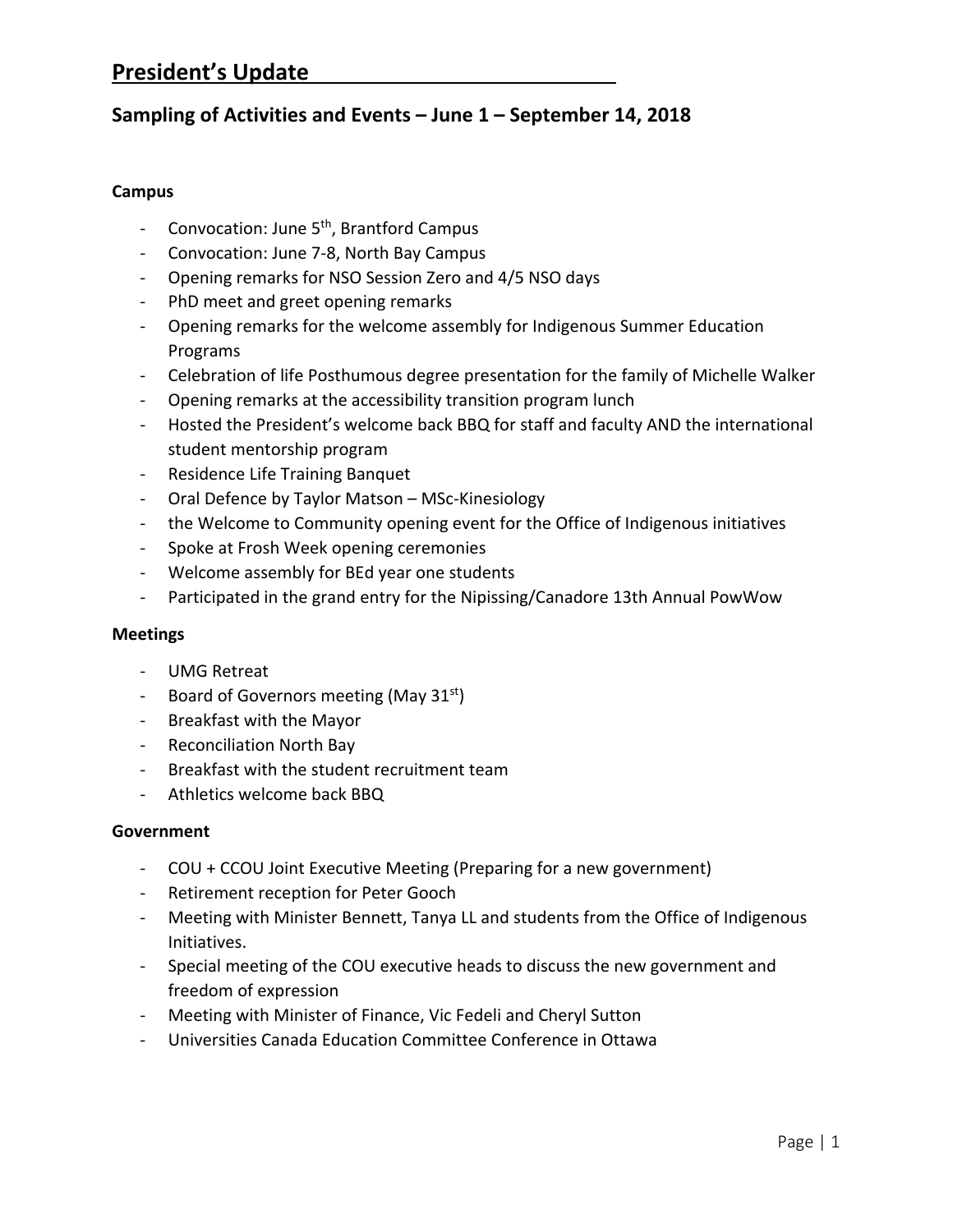## **Collaboration**

- ‐ Darren Garvey (Curtin University, Perth Australia)
- ‐ Algonquin College with Cheryl Sutton
- ‐ Opening of Shingwauk Hall at Algoma University

## **Advancement**

- ‐ 2 art pieces by TC Cummings from a donor in Barrie
- ‐ Alumni Awards Event (Award winners: Annie Sumi, Jennifer Conley and Matti Saari)
- ‐ Lakers Golf Day for men's hockey

## **Community**

- ‐ North Bay Indigenous Friendship Centre 9th annual PowWow
- ‐ CFB North Bay with Paul Cook and Col Mark Roberts
- ‐ Chiefs of Ontario conference hosted by NFN
- ‐ One Kids Place annual general meeting
- ‐ Widdifield Graduation Ceremony
- ‐ Davedi Club Golf Fundraiser tournament
- ‐ North Bay PRIDE Parade
- ‐ Meetings with city council candidates and collaborative meetings with NUSU executive and city councilors

# **Research / Other**

- ‐ Interim National Council on Reconciliation Meeting in Toronto
- ‐ Book launch for Speaking My Truth, UBC in Vancouver
- ‐ Book launch for Speaking My Truth in Sioux Lookout
- ‐ Igniting the Spirit Gala in Ottawa
- ‐ Teach for Canada Committee calls and board meeting
- ‐ Governance consulting, Timiskaming FN.
- ‐ Indigenous Services Canada (ISC) and Crown‐Indigenous Relations and Northern Affairs Canada (CIRNAC) audit committee meetings
- ‐ Niigan Summer Camps hosted by George Couchie at Spirit Point in Trout Creek
- ‐ Presentation to Cohort XII at UOttawa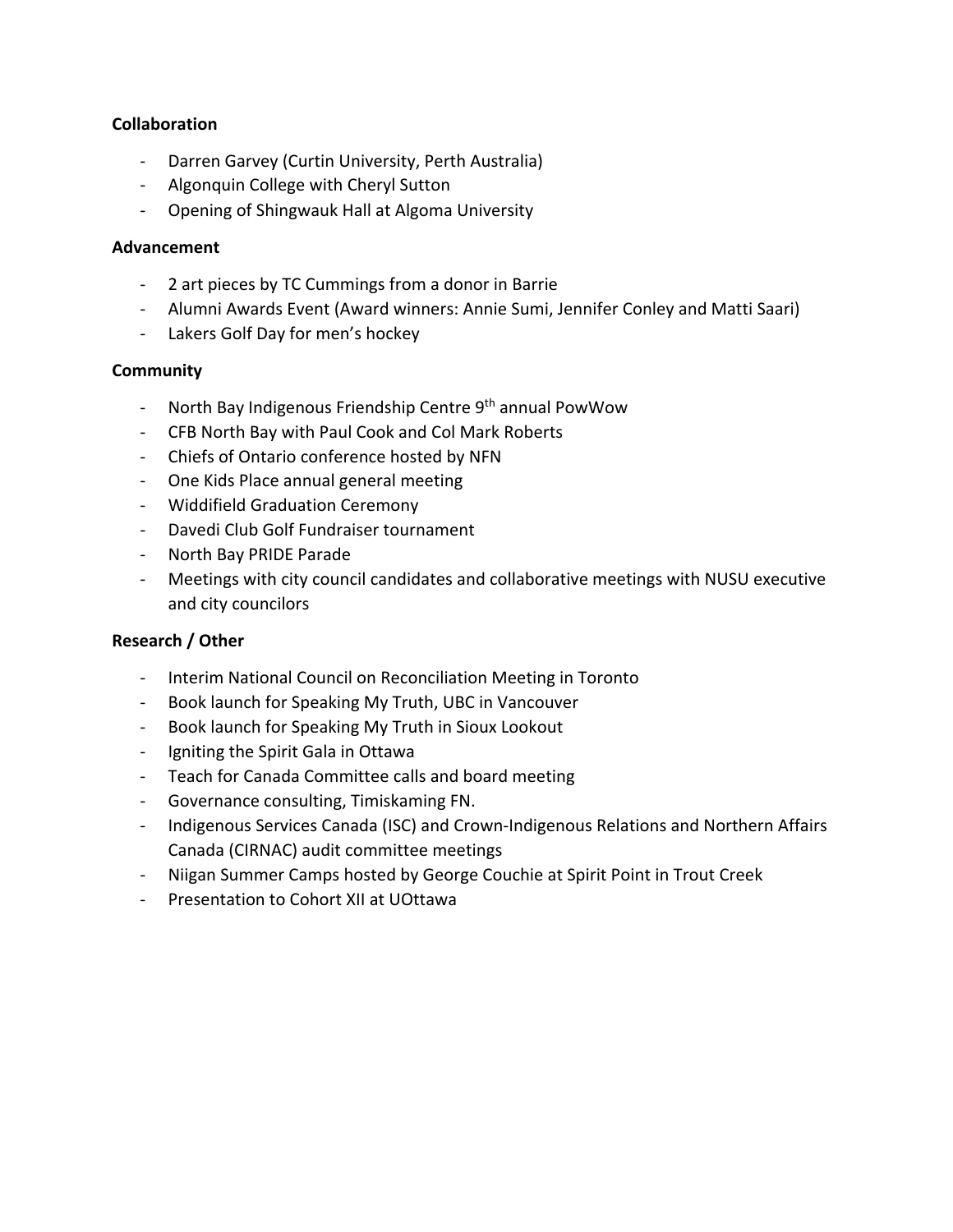# **President's Annual Tenure and Promotion Report**

## **2017-18**

August 21, 2018

In accordance with the Tenure and Promotion Procedures of Nipissing University, I am forwarding this report to the May meeting of Senate and the next meeting of our Board of Governors for information.

Article 25.25 (a) of the Collective Agreement states that, "Every year by May 20, the President of the University will prepare a Report on Tenure and Promotion which will be appended to the September Senate agenda and submitted to the Board around the same time". Article 25.25 (b) defines the dimensions of the report as follows:

| TENURE                                                             |                                 |  |  |                  |           |
|--------------------------------------------------------------------|---------------------------------|--|--|------------------|-----------|
| <b>Applications</b>                                                | <b>Granted</b><br><b>Denied</b> |  |  | <b>Deferred</b>  | Withdrawn |
|                                                                    |                                 |  |  |                  |           |
| <b>Applicants Awarded Tenure (Tenure &amp; Promotion Process):</b> |                                 |  |  |                  |           |
| Dr. Adam. Adler                                                    |                                 |  |  | Dr. Ron. Hoffman |           |
| Dr. Ping Zou                                                       |                                 |  |  |                  |           |

| PROMOTION TO ASSOCIATE PROFESSOR                            |                |               |  |              |             |
|-------------------------------------------------------------|----------------|---------------|--|--------------|-------------|
| <b>Applications</b>                                         | <b>Granted</b> | <b>Denied</b> |  | Withdrawn    | <b>URAC</b> |
|                                                             |                |               |  |              |             |
| <b>Applicants Awarded Promotion to Associate Professor:</b> |                |               |  |              |             |
| Dr. Julie Corkett                                           |                |               |  | Dr. Ping Zou |             |

| <b>PROMOTION TO PROFESSOR</b> |                                                                     |                  |                        |  |  |  |
|-------------------------------|---------------------------------------------------------------------|------------------|------------------------|--|--|--|
| <b>Applications</b>           | <b>Granted</b>                                                      | <b>Denied</b>    | Withdrawn              |  |  |  |
| 11                            |                                                                     | 0                | 0                      |  |  |  |
|                               | <b>Applicants Awarded Promotion to Professor (T&amp;P Process):</b> |                  |                        |  |  |  |
| Dr. Dennis Geden              |                                                                     | Dr. Steve Hansen |                        |  |  |  |
| Dr. Blaine Hatt               |                                                                     | Dr. Dean Hay     |                        |  |  |  |
| Dr. Nancy Maynes              |                                                                     | Dr. John Nadeau  |                        |  |  |  |
| Dr. Pavlina Radia             |                                                                     |                  | Dr. Tzvetalin Vassilev |  |  |  |
| Dr. John Vitale               |                                                                     | Dr. Dan Walters  |                        |  |  |  |
| Dr. David Zarifa              |                                                                     |                  |                        |  |  |  |

| No. of Applications heard by the University Review Appeals Committee |  |
|----------------------------------------------------------------------|--|
| No. of Grievances heard by the University Review Appeals Board       |  |

| No. of Job Candidates awarded Tenure upon appointment                                           |  |
|-------------------------------------------------------------------------------------------------|--|
| No. of Job Candidates awarded Promotion to Associate Professor or Professor upon<br>appointment |  |

D:\T&P\2017-18\President's Annual T&P Report 2017-2018 21Aug18.doc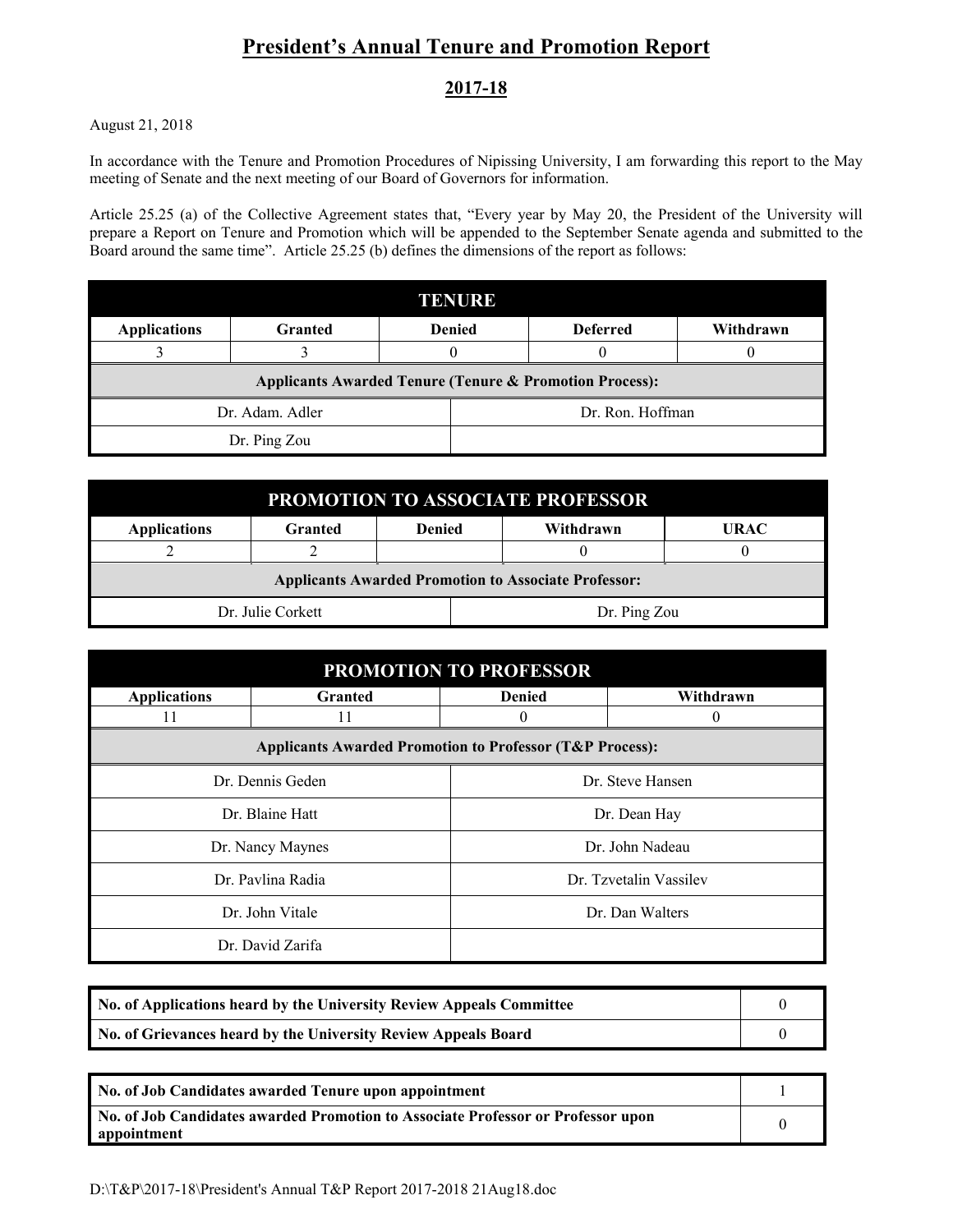Provost's Report for Senate 14th September 2018

## Arja Vainio‐Mattila

- 1. The new programme on Data Science was delivered to Council of Ontario Universities on July 26<sup>th</sup>.
- 2. Nipissing University was voted to become a member of the UArctic on September  $4<sup>th</sup>$ . Being a member of this network offers possibilities for research collaboration, faculty and student mobility, and collaborations in programme delivery. I encourage everyone to become more familiar with the organization (https://www.uarctic.org), the North2North programme, (https://education.uarctic.org/mobility) and especially its thematic networks (https://www.uarctic.org/organization/thematic‐networks).
- 3. Academic Planning: most academic plans have been received and the process will now move to a stage where the Provost's Council will begin to prioritize initiatives for the following year.
- 4. Quality Assurance:
	- a. The new NU‐IQAP is in draft format and will be discussed at AQAPC before coming to the Senate.
	- b. Self‐studies should be all nearing completion!
	- c. My office has started to set dates for external reviews.
	- d. I sent a response to Quality Council by the August  $31<sup>st</sup>$  deadline describing progress made as had been requested.
	- e. Major Modifications report was sent to Quality Council by the end of July deadline
- 5. Restructuring:
	- a. Oral report on the conversation will be presented at the Senate meeting.
	- b. The deadline for the on-line conversation was extended to end of September.
	- c. Face‐to‐face discussions will follow the NU Conversations format, and will take place September  $25<sup>th</sup>$  and  $26<sup>th</sup>$  at 10-11.30.
	- d. During September I also hope to have a separate conversation with the student leadership as agreed in the spring.
	- e. At the October 2018 Senate meeting I will present a model for the Senate's consideration.
- 6. Free Speech:
	- a. The statement made by the Ontario Government on Free Speech on Campuses can be found at https://news.ontario.ca/opo/en/2018/08/ontario‐protects‐free‐ speech‐on‐campuses.html
	- b. Joint Committee on Governance started its work on a Nipissing policy last year, this work will now have to be speeded up to meet the deadline.
- 7. The Teaching Hub

The space previously known as classroom A252 has been designated as a Teaching Hub, and will be developed for that purpose starting with creating a lounge space for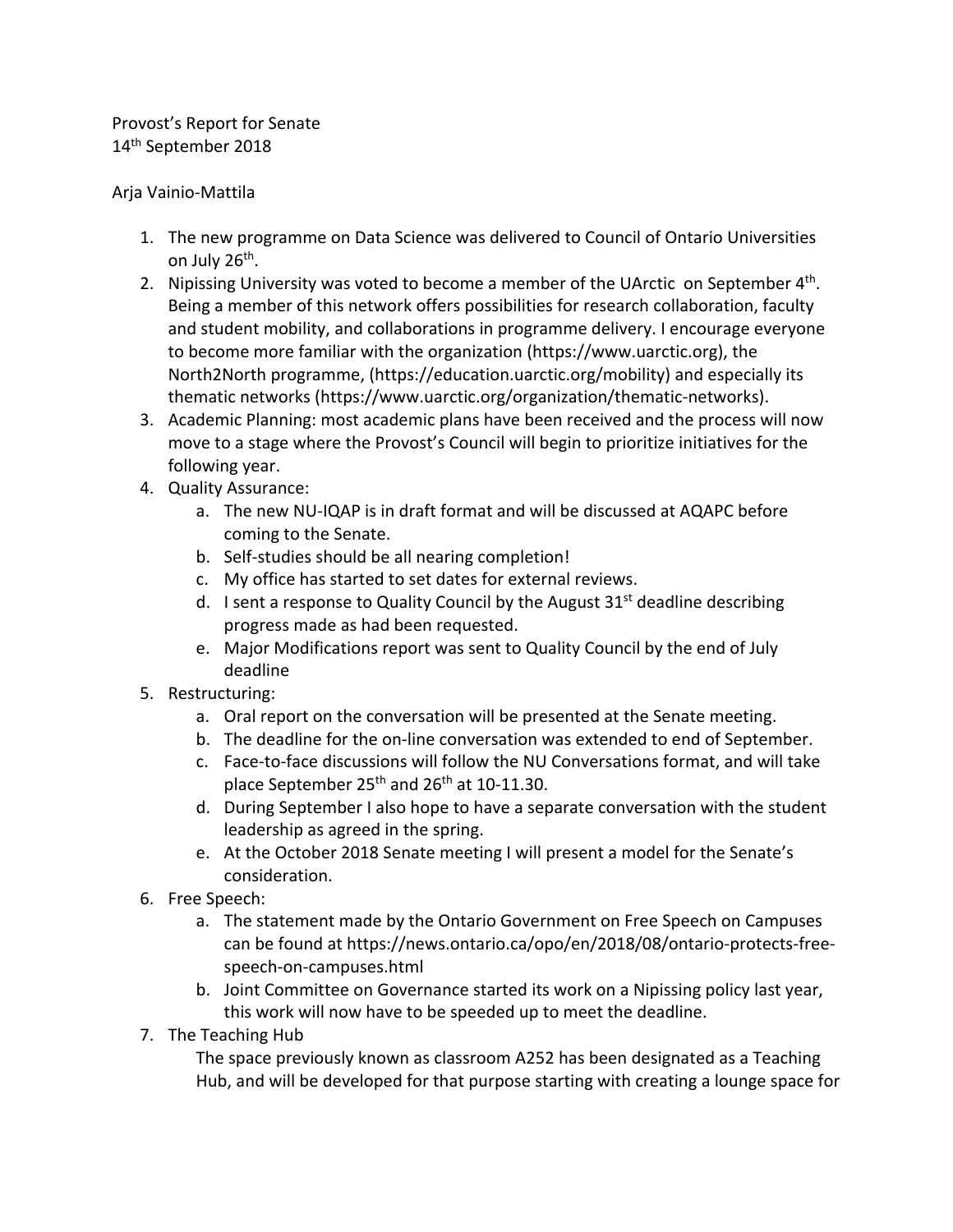workshops/conversations, and space for experimenting with/trying out new pedagogical strategies.

- 8. Personnel changes:
	- a. Interim Dean of Arts and Science: Dr. Pavlina Radia
	- b. Interim Associate Dean of Arts and Science: Dr. Andrew Weeks
	- c. Assistant Dean of Research: Dr. Justin Carré
- 9. Over the summer videos were made to explain some of the new positions at Nipissing. Please, do make time to watch these:
	- a. Assistant Dean of Research: https://vimeo.com/282551665
	- b. Teaching Chair in Experiential Learning: https://vimeo.com/277101353
	- c. Teaching Chair in Interdisciplinary Learning: https://vimeo.com/277101353